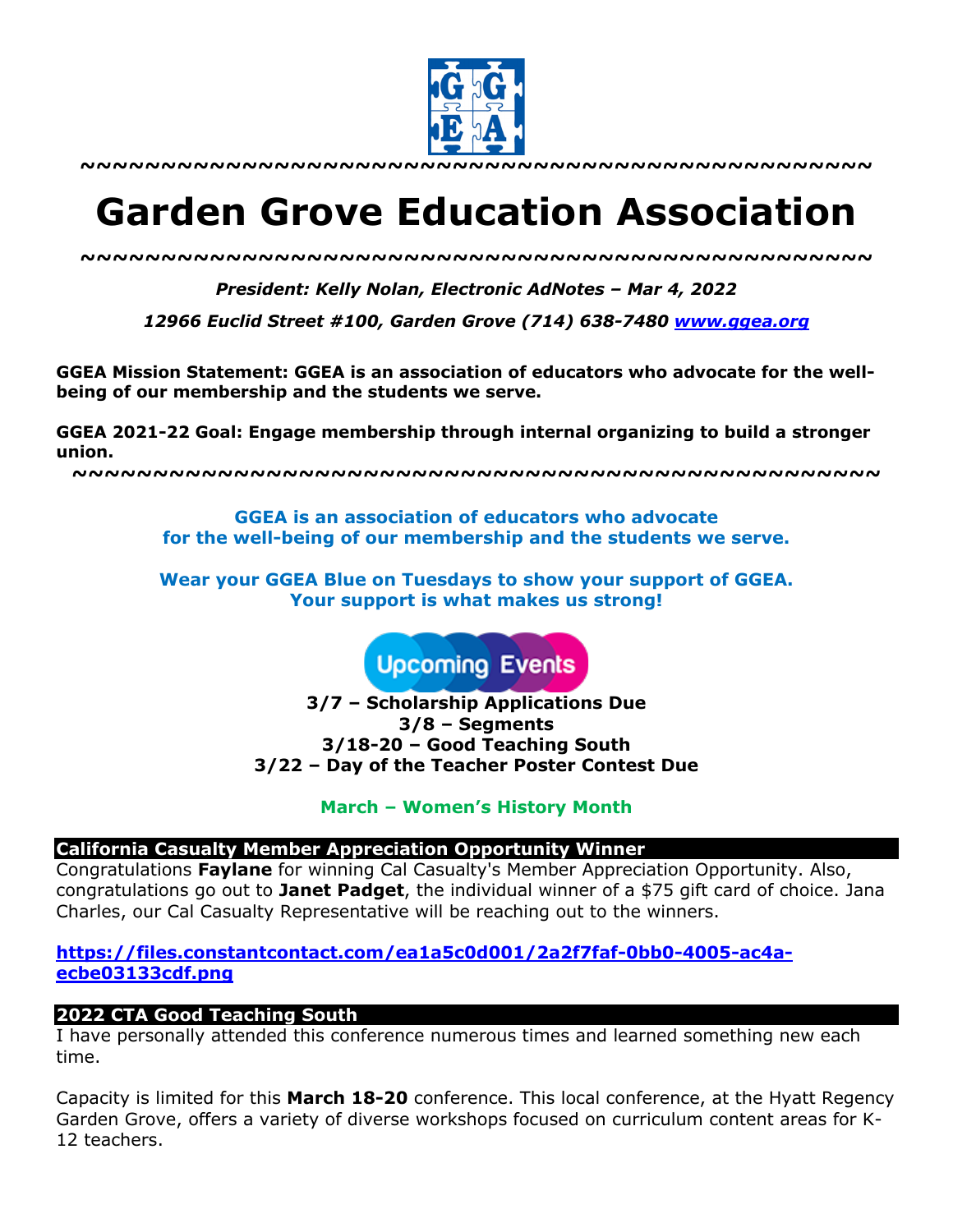If you are interested in attending you will need to get pre-approval before registering. Call the GGEA office and speak with Jenny. Expenses will be reimbursed which will include: registration, mileage, and parking.

## **REMINDER: Pre-approval is needed before registering.**

#### Sessions being offered:

**https://custom.cvent.com/C09377798D7343649295E7AB201FFE78/files/a9618726e 161415f927ef0f329b0a77c.pdf**

## **TK Teacher ECE Units Informational Meeting**

Just in case you didn't see the flyer posted at your site, there will be an informational meeting on March 21st at 3:30 p.m. for those teachers who are interested in teaching TK and only need Early Education Units. This meeting is not eligible for extra duty or PD/stipend pay.

Click on the link for more information: **https://files.constantcontact.com/ea1a5c0d001/14953c09-e733-46dc-8dbb-82f84154ce9e.png**

#### **GGEA Scholarships – DUE DATE EXTENDED**

GGEA offers seven (7) scholarships to graduating seniors which are provided from the dues of GGEA members. They are offered in the following areas: Garden Grove Unified School District Graduating Seniors (4), Graduating Seniors of a Garden Grove Education Association (GGEA) member (2), and the Arlene Pavey Scholarship also offered to a graduating Senior of a Garden Grove Education Association (GGEA) member. A fillable application is also on the **ggea.org** website.

# *Please note that applications are due by March 7th.*

## **https://files.constantcontact.com/ea1a5c0d001/8fd04bc8-7271-4ca8-adc2- 592e67b9cbee.pdf?rdr=true**

#### **Day of the Teacher Poster Contest**

GGEA's Community Action Committee is announcing the 2021-2022 Day of the Teacher Poster Contest.

This flyer should already be posted on your site's GGEA bulletin board.

The flyer contains all the necessary information regarding the details and submission of the poster.

**Due Tuesday, March 22, 2022.**

## **https://files.constantcontact.com/ea1a5c0d001/9bb960b4-dc20-4405-985f-84e319762736.png**

#### **Region IV Leadership Conference**

*2022 Region IV Leadership Conference* taking place from Friday, April 22 - Sunday, April 24, 2022 at the Hilton Orange County/Costa Mesa.

"This conference, "Fight for the Present, Shape the Future" is centered on the idea that building strong local unions and school site structures through nuts and bolts organizing, including Member and Community Engagement, is the key to a stronger Union. Our ability to connect with every member on school sites around our shared values is the foundation of building the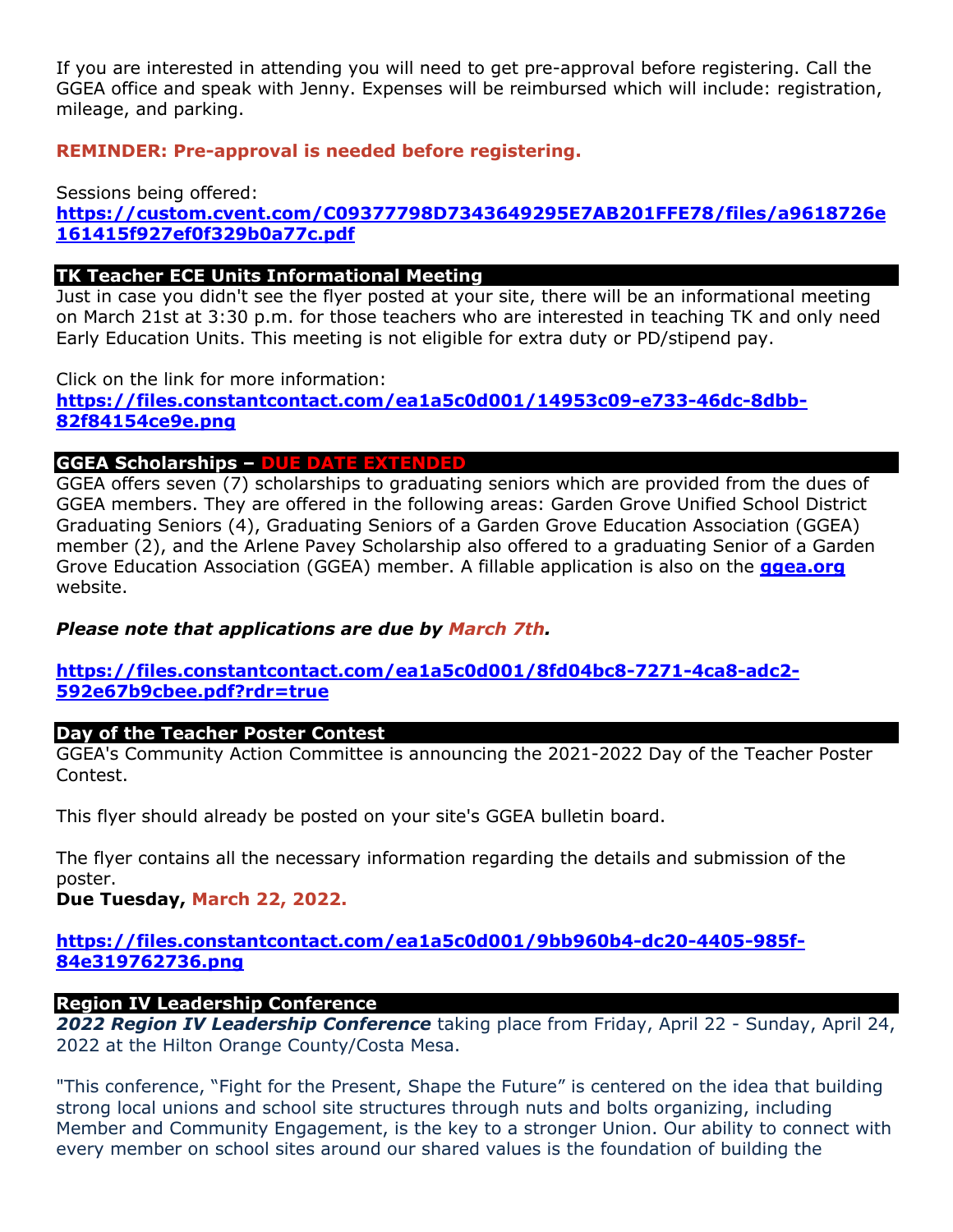necessary power to continue in our roles as advocates for students, colleagues, the teaching profession and public education in California. Please consider joining your colleagues from across Southern California as we hone the practice of building relationships by developing our skills and knowledge through **multiple course offerings**." For more information: **https://www.cta.org/event/22r4lc**

While registration is now open for the 2022 Region IV Leadership Conference, you must receive prior approval by calling the GGEA office, speak to Jenny, and get on the limited attendee list. Once you are approved, you may register. Since it is a local conference, only the registration fee, mileage, and parking will be reimbursed.

# **https://files.constantcontact.com/ea1a5c0d001/097798f0-400c-4dd1-9401 d136fc68a76a.png**

# **GGEA's Human Rights Committee**

**February is Black History Month:** Looking for great resources to share with your students for Black History month? **CTA.org** is a great place to start: **https://www.cta.org/black-historymonth**. Human Rights invites you to share any lessons or activities you do in your classroom with GGEA by contacting **humanrights@ggea.org**

**March is Women's History Month:** Looking for great resources to share with your students for Women's History month? **CTA.org** is a great place to start: **https://www.cta.org/awareness-events/womens-history-month**. Human Rights invites you to share any lessons or activities you do in your classroom with GGEA by contacting **humanrights@ggea.org**

**2021-2022 Cesar E. Chavez and Dolores Huerta Education Award Program:** CTA wants to recognize "educators and students who demonstrate an understanding of the vision and guiding principles embraced by Cesar Chavez and Dolores Huerta." Award categories include written essay and visual arts. Pre-K through higher education entries welcomed. The deadline for entries is **March 4th**. Here is the link for further information. **https://www.cta.org/foreducators/scholarships-awards/cesar-chavez-and-dolores-huerta-award**

**GGEA HR Committee** meets 1st Monday of the month on Zoom at 3:30 pm: ID number: 987 0501 4658 Passcode: GGEAHR

# **Dedicate Your Miles to Kids Fighting Cancer**

Cancer is the leading cause of death by disease for children under the age of 19 in the U.S. One in 285 American children will be diagnosed with cancer by the time they are 20 years old. Whether it's your child, a neighbor, or the relative of a colleague, the chances are strong that someone you know will have their lives shattered by pediatric cancer.

If you are interested in joining former GGEA member Terry Shepard's Team, Running With Todd, for the 5K Run/Walk, 10K Run, Half Marathon, or 1K Kids Fun Run, click on the link below.

# **https://files.constantcontact.com/ea1a5c0d001/5bcdcc46-91d3-4270-bfb2 c8ee3ae5dde3.pdf**

# **IFT Grants**

All eligible CTA members may apply for an Educator grant (up to \$5,000) or an Impact grant (up to \$20,000). Learn more about IFT and how to apply online at **www.cta.org/ift**